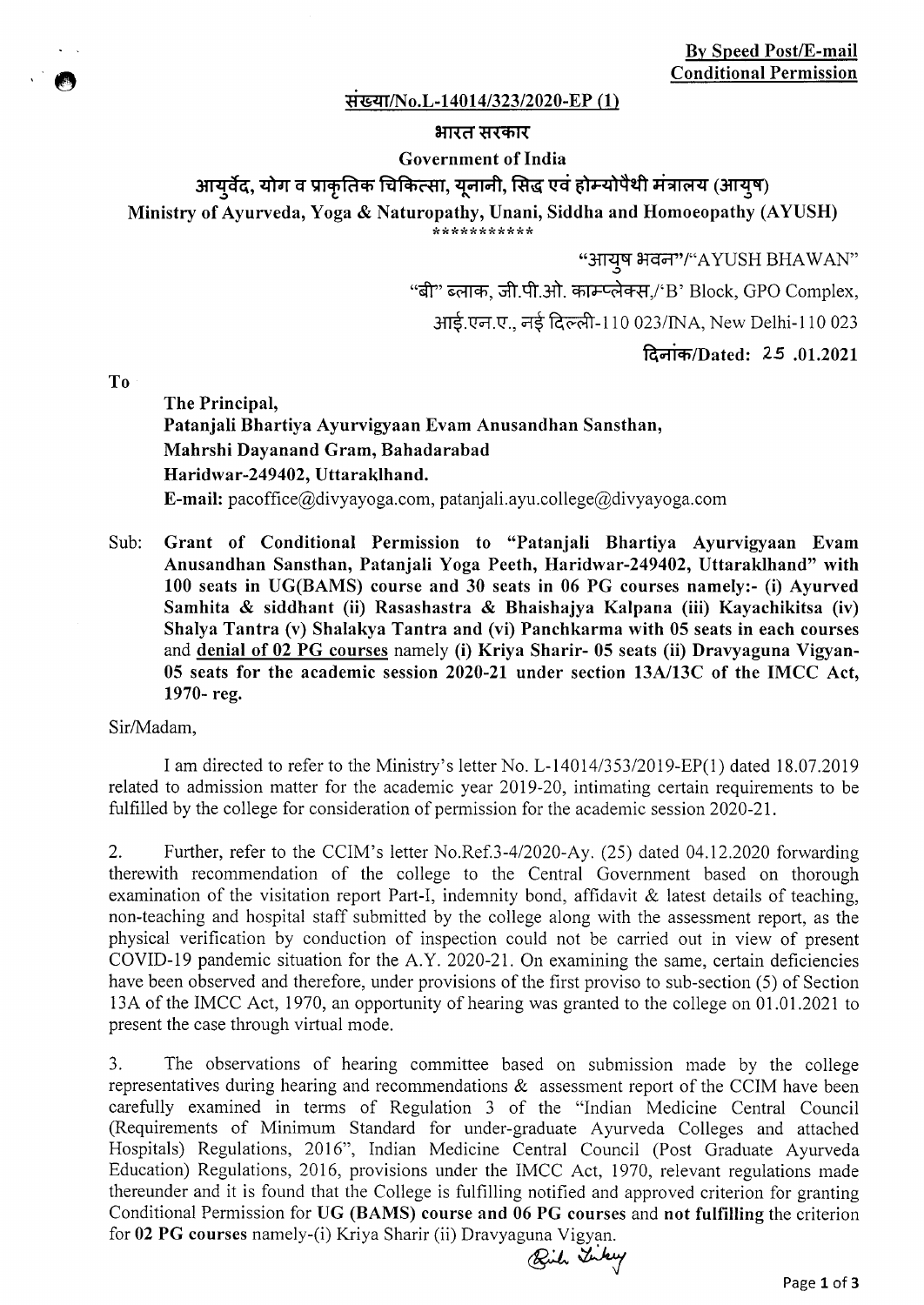## *\*1* **i/No.L-14014/323/2020-EP (1)**

4. It has, therefore, been decided by the Central Government **to grant Conditional Permission to Patanjali Bhartiya Ayurvigyaan Evam Anusandhan Sansthan, Patanjali Yoga Peeth, Haridwar-249402, Uttaraklhand** for conducting **100 seats in UG(BAMS) course and 30 seats in 06 PG courses namely:-** (1) **Ayurved Samhita** & **siddhant (ii) Rasashastra** & **Bhaishajya**  Kalpana (iii) **Kayachikitsa (iv) Shalya Tantra (v) Shalakya Tantra and (vi) Panchkarma with 05 seats in each courses** and **denial of 02 PG courses** namely (i) **Kriya Sharir- 05 seats** (ii) **Dravyaguna Vigyan- 05 seats** for the academic session 2020-21 under Section 13C/13A of the IMCC Act, 1970, subject to the following:

 $\bullet$ 

- i. The fulfillment of conditions as specified in the Undertaking/Indemnity bond submitted by the college.
- ii. The college shall submit an undertaking in form of affidavit duly notarized within one month explaining the details of providing EPF and ESI facilities to the teaching, nonteaching staff of the Colleges/Hospitals and regularly paying the same as per the provisions of Employees' Provident Funds and Miscellaneous Provident Act, *1952 &*  ESI Act, 1948 and relevant Rules and Regulations

*5.* It is further informed that minimum of *15%* of undergraduate of the permitted intake capacity of **100 UG seats** and 15% of permitted intake capacity of **30 PG seats** shall be treated as all India quota. The counseling for seats under all India quota shall be conducted by respective counseling authority of State/UT Government as designated by Central Government vide letter F.No.L.1101 1/02/2020-EP (1) dated 26.10.2020 for A.Y. 2020-21 and counseling for the remaining 85% seats or as the case may be, shall be conducted by the concerned Counseling Authority of that State/UT. **The permission of the college stands withdrawn if the college fails to comply with the aforesaid direction of the Central Government for all India quota or the students admitted thereunder.** 

6. Admissions made in violation of the above conditions will be treated as invalid and action will be initiated under IMCC Act & Regulations made thereunder.

7. Discrepancies, if any, may be immediately brought to the notice of Board of Governors, CCIM and the Central Government.

8. The following requirements should be fulfilled by the college by  $31<sup>st</sup>$  December, 2020 to get permission for the session 2021-22:

- (i) all the Requirements of Minimum Standard of infrastructure and teaching & training facilities as specified in Regulation *3* of the "Indian Medicine Central Council (Requirements of Minimum Standard for under-graduate Ayurveda Colleges and attached Hospitals) Regulations, 2016;
- (ii) all the requirements of the Indian Medicine Central Council (Post Graduate Ayurveda Education) Regulations, 2016 for grant of permission to PG courses.
- (iii) all the requirements of the Indian Medicine Central Council (Minimum Standards of Education in Indian Medicine) Amendment Regulations, 2016 (for Ayurveda); and
- (iv) all the requirements under the provisions of the IMCC Act, 1970 and relevant Regulations made thereunder should be fulfilled in toto

Butikey